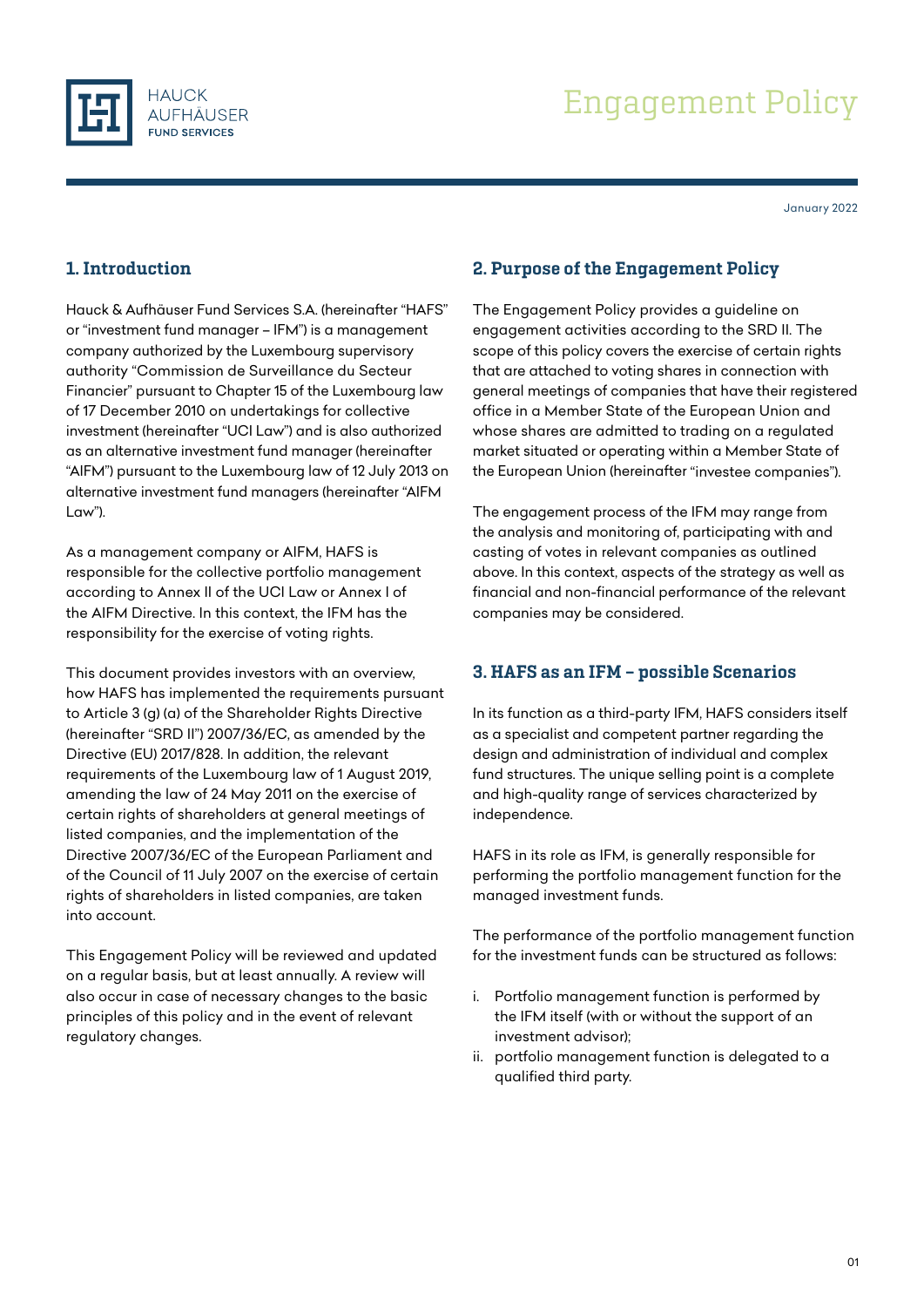The two fundamentally different scenarios and the associated implications for the Engagement Policy are explained below.

#### **3.1 Involvement of an Investment Advisor**

In this scenario, HAFS performs the portfolio management function for the managed investment funds and may receive assistance from mandated investment advisors. In cases where an investment advisor supports the portfolio management function, HAFS utilizes the services of a proxy advisor that provides recommendations for the exercise of voting rights. The involvement of a proxy advisor is intended to ensure that an appropriate analysis of the investee companies is conducted so the exercise of engagement rights is in the interest of a sustainable and positive development of the investee company. The IFM is not bound by the proposals of the proxy advisor.

#### **3.2 Delegated Portfolio Manager**

If the portfolio management function has been delegated to a qualified third party, HAFS also systematically delegates the exercise of voting rights as part of the delegation and thus also the engagement with investee companies. The exercise of engagement measures for the investee companies – like the exercise of voting rights – is generally the responsibility of the respective delegated portfolio manager.

As part of the due diligence process HAFS will assess, whether portfolio managers, provided they are within the scope of the SRD II, consider the obligations according to the SRD II. The delegated portfolio managers can be found in the relevant pre-contractual information (prospectuses) of the respective investment fund.

### 4. Engagement Activities

Among others, HAFS manages its investment funds on behalf of institutional investors, asset managers and family offices. As already described in section 3, if HAFS performs the portfolio management function internally, it is supported by various investment advisors. Alternatively, HAFS might work together with various delegated portfolio managers, whereby different investment strategies may be pursued. The extent to which individual aspects of this Engagement Policy are considered in the managed investment funds depends on various factors/issues, such as (non-exhaustive list):

- What is the investment strategy pursued by the investment fund?
- What is the setup of the portfolio management function, i.e. delegated portfolio manager vs. investment advisor?
- Are there any relevant investee companies in the investment fund's portfolio?
- In proportion to the share of the fund's portfolio and the prospect of future performance, how important is the engagement with the investee company for the investment fund?
- Regarding the fund's investment strategy, are there any relevant engagement topics?

More information on the exercise of voting rights can be found in the relevant voting policy principles of HAFS. These can be found [here](https://www.hauck-aufhaeuser.com/en/legal-notices-1), in the section "Investor Protection" under the item "Strategy for the Exercise of Voting Rights".

#### **4.1 Monitoring of investee Companies**

Essentially, HAFS monitoring actions or measures can be separated into two categories:

- i. Monitoring actions related to financial aspects (direct and indirect); and
- ii. monitoring actions related to non-financial aspects.

In the course of performing the relevant monitoring measures, different tools are used, such as:

- **Bloomberg** for financial market data and the general development of assets. It is also possible to retrieve non-financial information via Bloomberg;
- $\blacksquare$  for the oversight of various governance aspects, relevant compliance programs are used to monitor risks related to money laundering and terrorist financing on an ongoing basis;
- with the help of an ESG data provider, primarily nonfinancial aspects are assessed and monitored; and
- with the use of a proxy advisor further analysis is solidified and supported.

With the support of these tools, the key aspects of monitoring the investee companies may include, but are not limited to, the following elements:

- Management Board/Supervisory Board/Board of **Directors** 
	- A vision of long-term value creation of the company´s responsible management and supervisory body is in the interest of its shareholders – the composition, the activities and the compensation of the corporate bodies should reflect this.